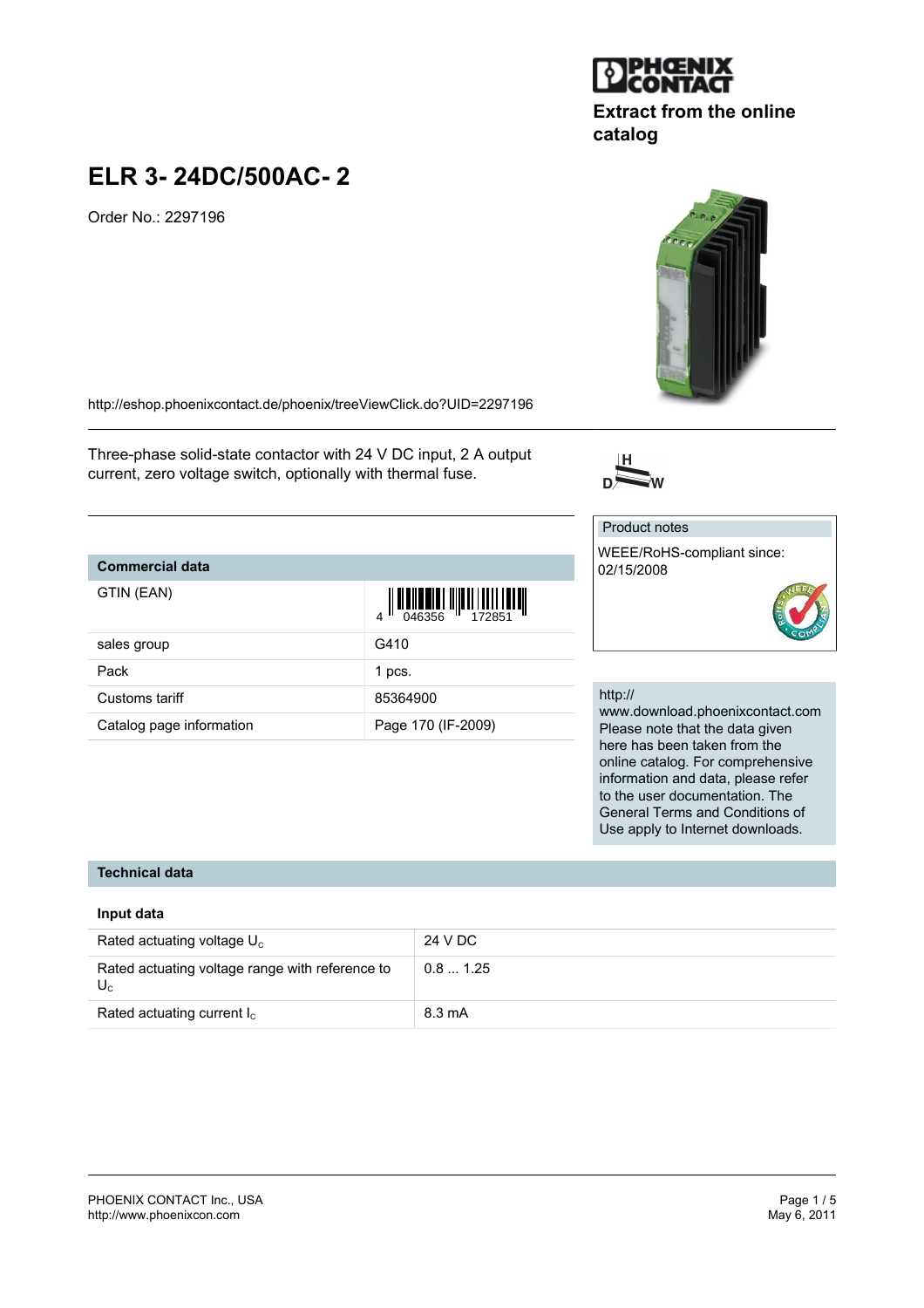## ELR 3- 24DC/500AC- 2 Order No.: 2297196 <http://eshop.phoenixcontact.de/phoenix/treeViewClick.do?UID=2297196>

| Switching threshold "0" signal, voltage | 9.6V                                                  |
|-----------------------------------------|-------------------------------------------------------|
| Switching threshold "1" signal voltage  | 19.2V                                                 |
| Protective circuit                      | Protection against polarity reversal Suppressor diode |
|                                         | Surge protection                                      |
| Status display                          | Yellow LED                                            |
| Indication                              | Red LED                                               |

## **Output data, load relay**

| Output name                   | AC output                     |
|-------------------------------|-------------------------------|
| Nominal output voltage        | 500 V AC                      |
| Nominal output voltage range  | 48 V AC  575 V AC             |
| Periodic peak reverse voltage | 1200 V                        |
| Load current                  | max. 2 A (see derating curve) |
| Leakage current               | 6 mA                          |
| Residual voltage              | < 1.5 V                       |
| Surge current                 | 200 A ( $t = 10$ ms)          |
| Max. load value               | 250 $A^2$ s                   |
| Type of protection            | <b>RCV</b> circuit            |
| Surge voltage protection      | > 575 V AC                    |

## **Connection data**

| Connection method                      | Screw connection      |
|----------------------------------------|-----------------------|
| Conductor cross section solid min.     | $0.14 \text{ mm}^2$   |
| Conductor cross section solid max.     | $2.5$ mm <sup>2</sup> |
| Conductor cross section stranded min.  | $0.14 \text{ mm}^2$   |
| Conductor cross section stranded max.  | $2.5$ mm <sup>2</sup> |
| Conductor cross section AWG/kcmil min. | 26                    |
| Conductor cross section AWG/kcmil max  | 12                    |

## **General data**

| Width                                   | 40 mm                          |
|-----------------------------------------|--------------------------------|
| Height                                  | 99 mm                          |
| Depth                                   | 114.5 mm                       |
| Test voltage input/output               | $5 \text{ kV}_{\text{rms}}$    |
| Ambient temperature (operation)         | $-25 °C  70 °C$                |
| Ambient temperature (storage/transport) | $-25 °C  70 °C$                |
| Mounting position                       | Vertical (horizontal DIN rail) |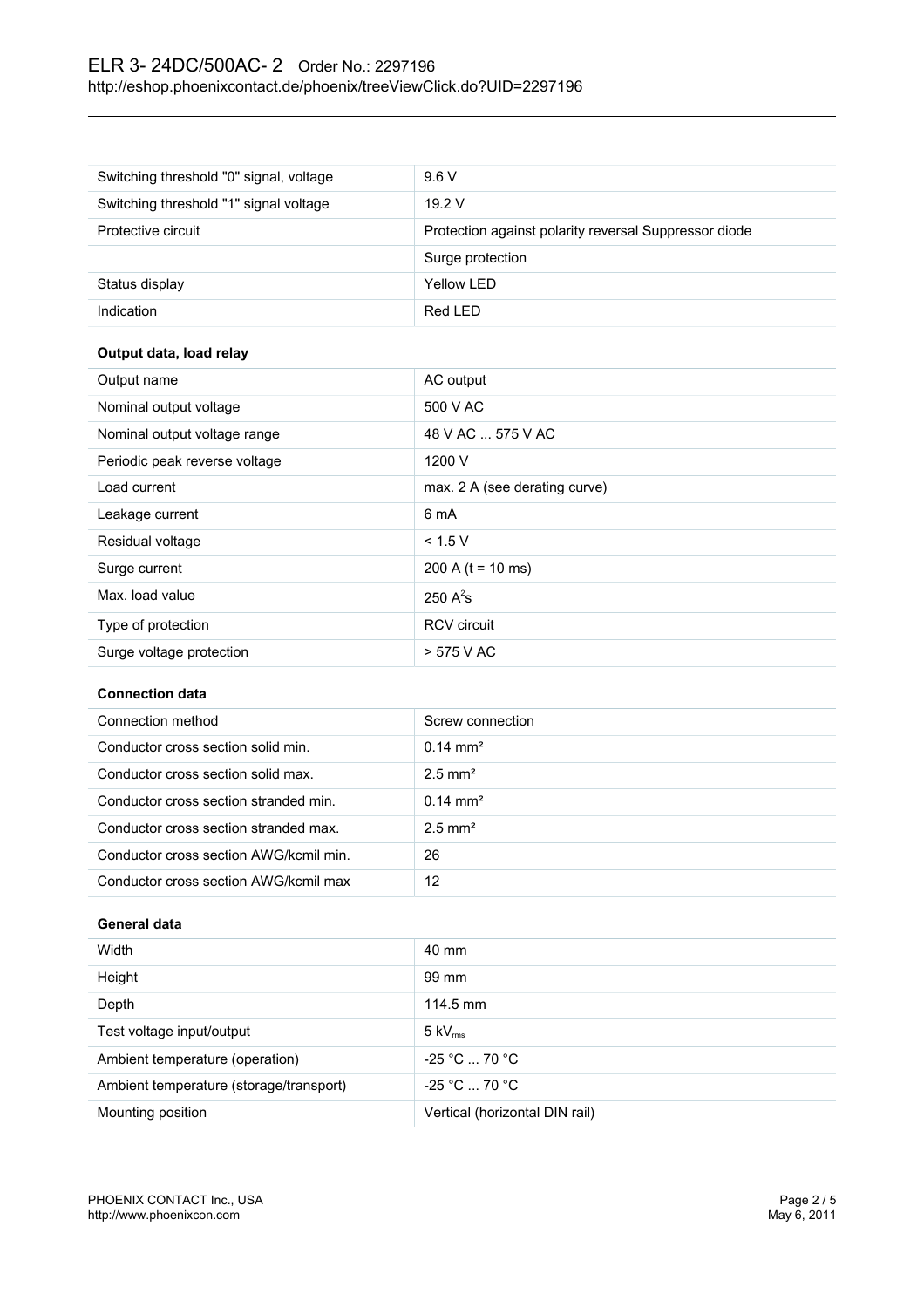| Assembly instructions            | Can be aligned with spacing $= 20$ mm                 |
|----------------------------------|-------------------------------------------------------|
| Operating mode                   | 100% operating factor                                 |
| Degree of protection             | <b>IP20</b>                                           |
| Name                             | Standards/regulations                                 |
| Standards/regulations            | <b>DIN EN 50178</b>                                   |
|                                  | EN 60947                                              |
| Name                             | Power station requirements                            |
| Standards/regulations            | DWR 1300 / ZXX01/DD/7080.8d                           |
| Name                             | Air and creepage distances between the power circuits |
| Standards/regulations            | <b>DIN EN 50178</b>                                   |
| Rated surge voltage / insulation | 6 kV / Basic isolation                                |
| Rated insulation voltage         | 500 V                                                 |
| Pollution degree                 | 2                                                     |
| Surge voltage category           | Ш                                                     |

**Certificates / Approvals**

 $\cdot \mathbb{Q}$ us  $\left(\begin{matrix} 0 \\ 0 \end{matrix}\right)$ 

Certification CUL Listed, UL Listed

Certifications applied for: GL

## **Diagrams/Drawings**

Block diagram

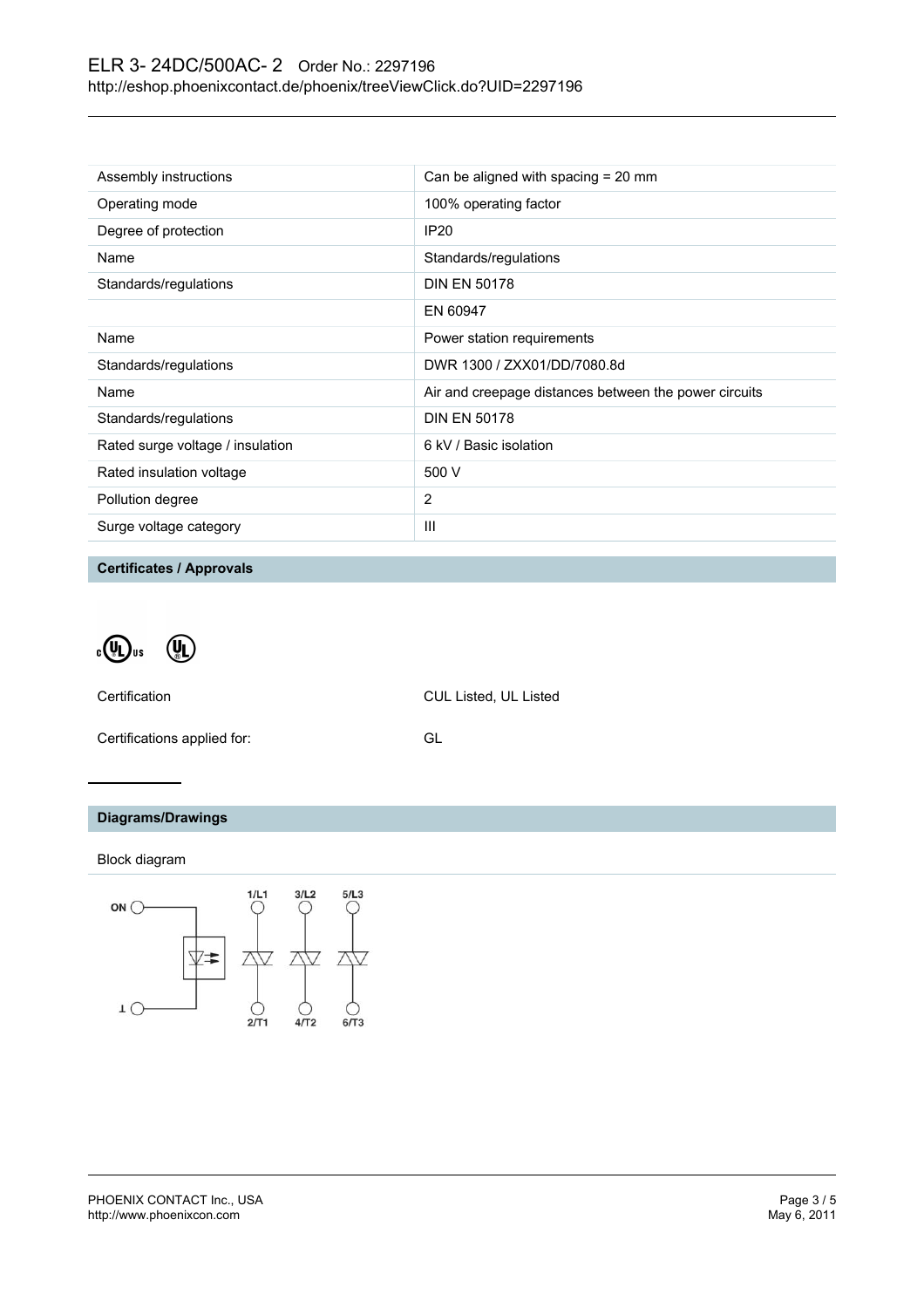